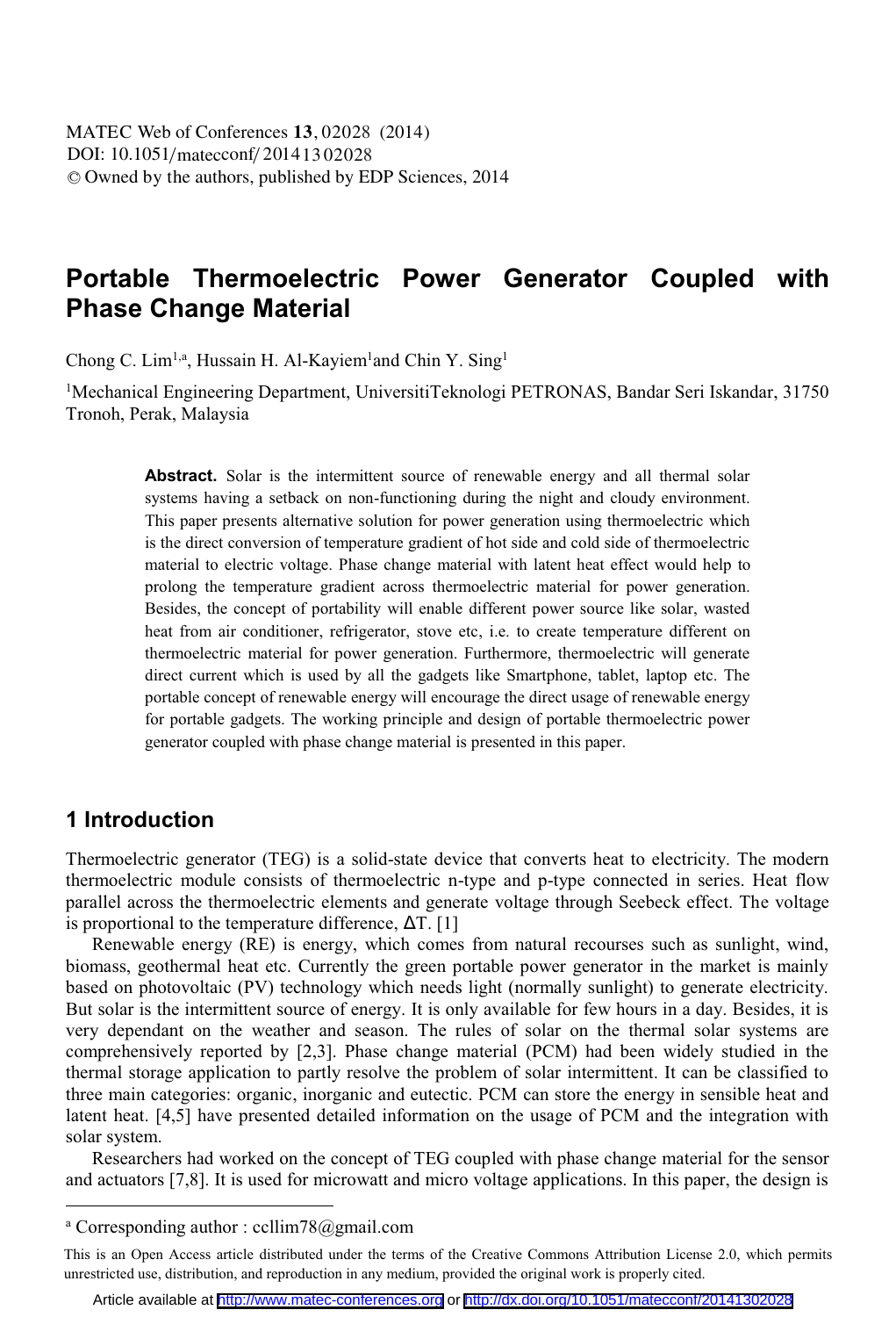aimed to generate milli-watt and 2V to 5V of voltage for portable electronic device charging. Besides, the concept and design of portable TEG energy harnessing device are explored in this paper.

### **2 Concept of portable thermoelectric power generator**

Figure 1 shows the concept of portable TEG coupled with PCM. Because of the portability, multiple heat sources like solar heat, wasted heat from air conditioner, refrigerator, stove, hot water etc. can be used as heat input for TEG. While heat flow from ambient environment through TEG module to PCM, PCM temperature will rise and electric voltage generated. PCM solid will melt as the PCM reach the melting temperature. After PCM melts, PCM liquid temperature will continue rise as the heat continue to flow in. Energy is stored in the PCM as sensible and latent heat. This is known as PCM charging mode. Now with the absence of heat source, PCM can act as heat source and release heat to the colder ambient like air conditioned room, cold water, fan cooling etc. With the same principle, electric voltage is generated when heat flow from PCM through TEG module to ambient environment. PCM liquid temperature will drop and solidify when it reach the crystallization temperature. This is known as PCM discharge mode. This will able to have longer hours of power generation compared with portable PV power generation which is only depend on sunlight.



**Figure 1.** Concept of portable TEG coupled with PCM

## **3Design and construction**

There are several different designs for this concept. Two different designs are presented in this paper.

### **3.1 Type A design**

Figure 2 shows Type A design which consists of cover glass where there is air in between the absorber and cover glass. The cover glass will allow solar radiation to pass through and reduce heat loss of absorber by convection and radiation. This construction is similar to flat panel solar collector. But in this design, the cover glass is removable. It serves the purpose of direct conduction and convection heat transfer from heat source to absorber during PCM charging mode. Besides, removing cover glass will help for absorber cooling during PCM discharge mode.

TEG module will be sandwiched between absorber and heat sink. Both are good thermal conductivity metals like Aluminum and Copper which have thermal conductivity range from 200W/(mK) to 400W/(mK). TEG material selection is very much based on the operating temperature of application. Bismuth Telluride TEG material is the best material available in the commercial market for this application where operating temperature is less than 100ºC. The absorber has a selective surface for solar radiation. It has a high value of solar radiation absorptance  $(\alpha)$  on solar wavelength and low value of long wave thermal radiation emittance  $(\varepsilon)$ . Today, solar absorber is made by black chrome electroplating, aluminum anodizing [2,3] and even using physical vapor deposition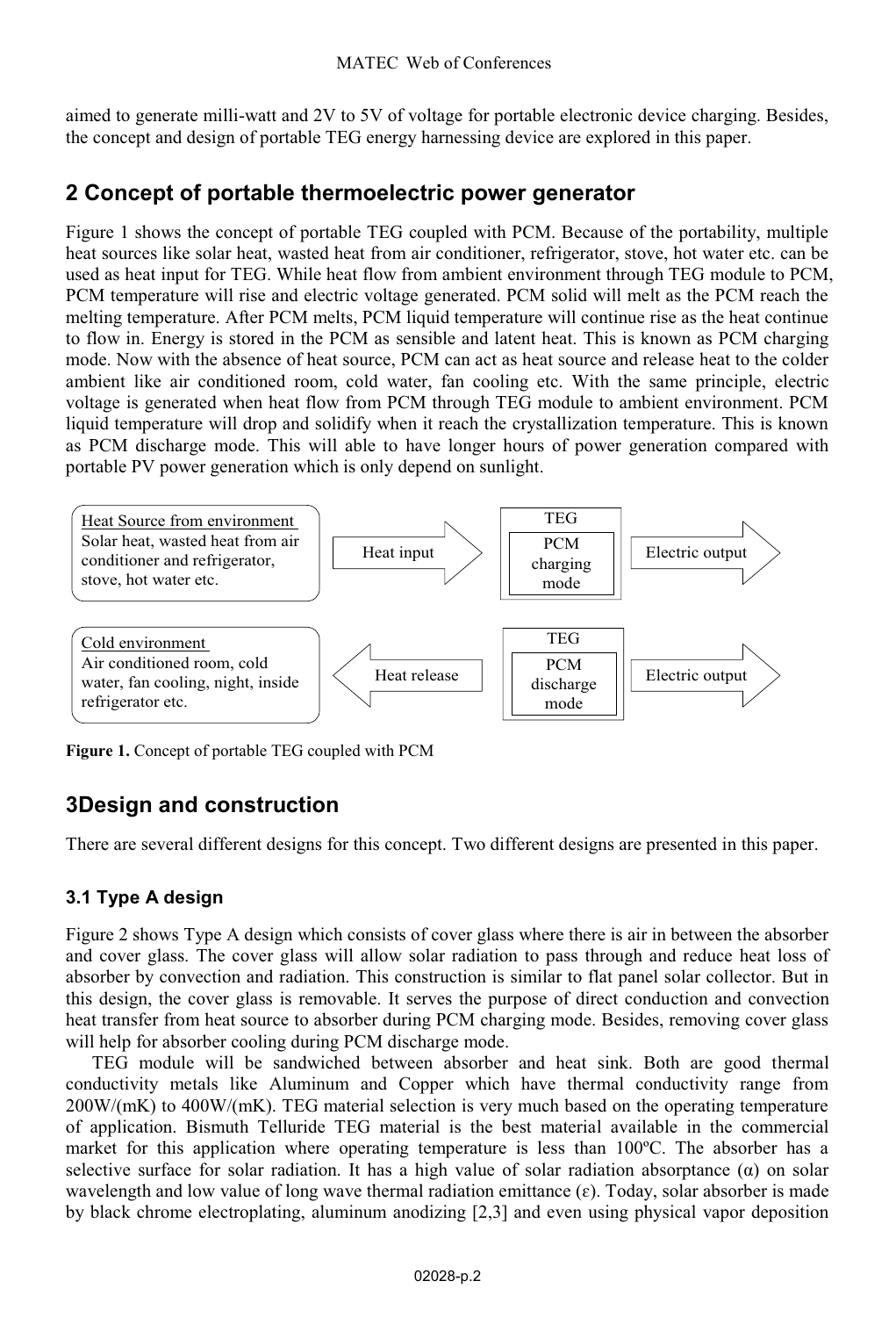#### ICPER -2014

(PVD) which is the latest technology to deposit diamond like carbon (DLC) on absorber [6]. The layer of TEG module will be filled with polyurethane (PU) foam that acts as insulator. After the metal heat sink, it is PCM layer and then followed by PU foam to reduce heat loss of PCM to surroundings. Paraffin wax organic phase change material proposed in this design because it has the non-corrosive characteristic. So, it is safe to use in the electronic product. Besides, it has high thermal energy storage capacity and long life product with stable performance through the phase change cycles.



**Figure 2.**Type A design and construction of portable TEG (PCM charging mode)

When the absorber is exposed to solar radiation, absorber will absorb solar radiation energy and the temperature will rise quickly due to the low specific heat capacity of metal. Instead, the temperature of PCM with much larger specific heat capacity and is hidden from solar radiation will rise slowly compare with absorber. By this, heat will flow from absorber to PCM through TEG module and it will create a temperature difference across the TEG module. Furthermore, when PCM reach the melting temperature, it will remain at the melting temperature for a certain period. This will create a larger temperature difference on the hot side and cold side of TEG module. Directly the TEG module will generate positive voltage. This is the charging mode of PCM and the energy will be stored in the form of sensible and latent heat.

During evening or night, PCM temperature will be more than the absorber temperature. This is the discharge mode of PCM. Figure 3 shows that cover glass can be removed during PCM discharge model. It will create convection cooling for absorber and create larger temperature gradient across TEG module. Now the heat flow from PCM to absorber through PCM module and directly TEG module will generate negative voltage as shown in figure 3, which is the reverse voltage polarity of TEG module in the PCM charging mode.

TEG will generate a wide range of fluctuation low voltage output with dual polarity. In order to harness this energy for the usage of charging modern portable gadgets, TEG need to connect with auto polarity ultra-low voltage step up converter and power management circuit board. This circuit board will provide a constant voltage output (2.2V, 3.3V, 4.1V and 5V) from both polarity and fluctuation low voltage input (50mV~400mV).



**Figure 3.**Type A design and construction of portable TEG (PCM discharge mode)

### **3.2 Type B design**

Figure 4 shows the Type B design of portable TEG. Removable glazing glass and the air layer to separate glazing and absorber are the same for both types of design. The main difference of Type B design is the placement of PCM. In Type B design, absorber is made by the hollow extruded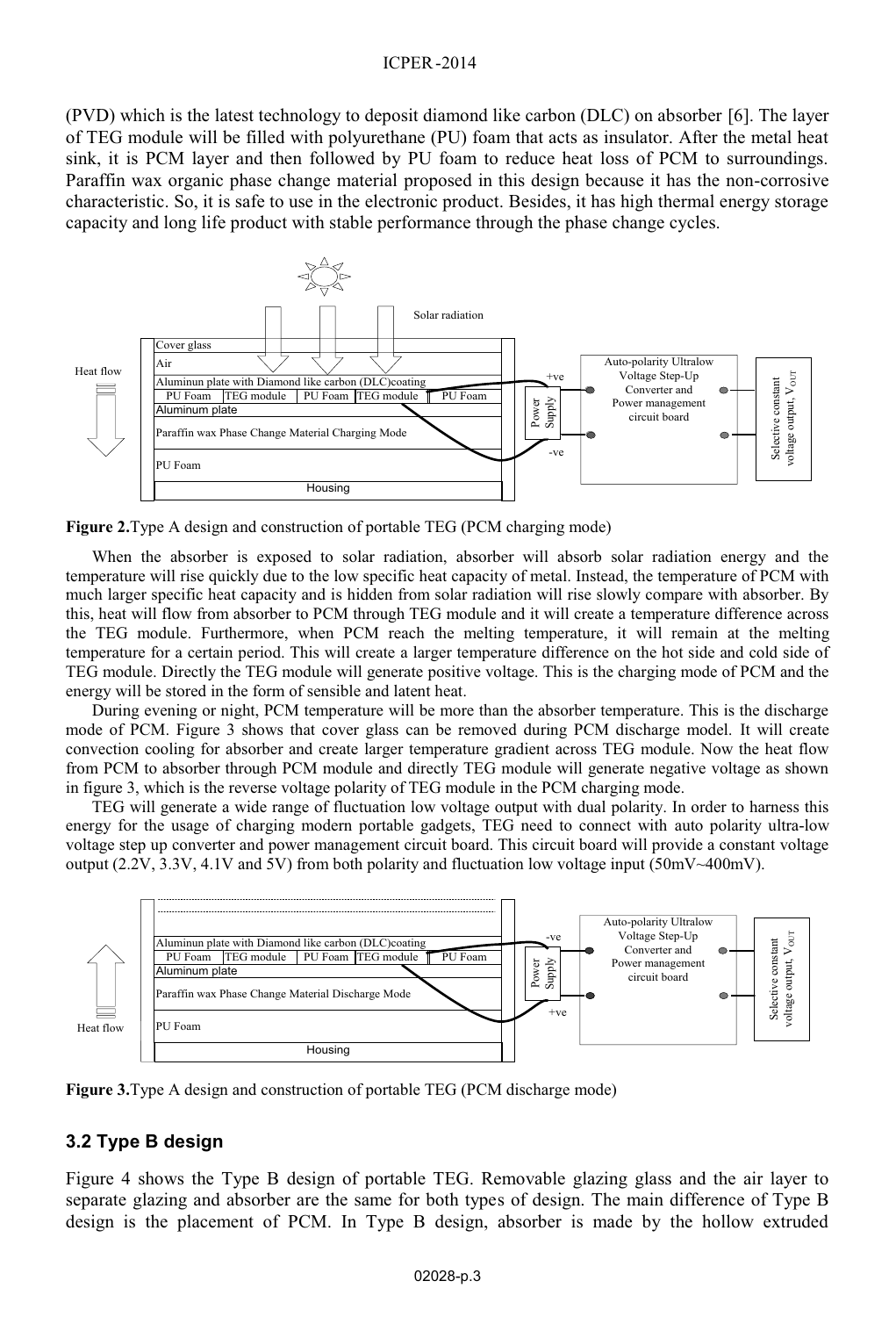### MATEC Web of Conferences

Aluminum with solar selective surface. PCM is packed inside the hollow extruded Aluminum. TEG modules are sandwiched between the absorber and heat sink. Type B design will use Aluminum heat sink with fins for natural or force convection cooling. When absorber exposes to solar radiation, heat will flow to PCM and heat sink through TEG modules at the same time. This is PCM charging mode. During PCM discharge mode, heat will flow from PCM to absorber and heat sink through TEG modules. Heat will always flow from one direction, which is from absorber to heat sink. So, there is no reverse polarity for TEG voltage output in this design.



**Figure 4.**Type B design and construction of portable TEG

### **4 Discussions**

Concept and design of portable TEG coupled with PCM shows that it is practical to prolong the power generation in a day compared with PV technology. This is because multiple heat sources can be used by portable TEG for power generation. Besides, energy can be stored in PCM and act as a heat source for power generation.

Two different designs approach are presented. Both designs have advantage and disadvantage. Table 1 give a brief summary for comparative advantage and disadvantage of both design.

| Item                                     | TYPE A      | TYPE B | Explanation                                                                                                                                                                                                                                              |
|------------------------------------------|-------------|--------|----------------------------------------------------------------------------------------------------------------------------------------------------------------------------------------------------------------------------------------------------------|
| Cost                                     | Low         | High   | The hollow extruded and heat sink fins used in Type B<br>design will increase the cost due to the complicated shape<br>for manufacture compare with the flat plate.                                                                                      |
| Start up time<br>for power<br>generation | Fast        | Slow   | When Type A and B design expose to sunlight at the same<br>time, Type A design will first to have power voltage output<br>because the heat direct flow from absorber to heat sink. In<br>Type B design, portion of energy is used to heat up the<br>PCM. |
| Maximum<br>voltage output                | Low         | High   | Type B design can have the higher maximum voltage output<br>because of the forced convection cooling on the heat sink<br>fins.                                                                                                                           |
| PCM charging<br>time                     | Slow        | Fast   | Type B design will have the fast PCM charging because it<br>direct contact with absorber.                                                                                                                                                                |
| PCM discharge<br>time                    | Slow        | Fast   | Type B design with heat sink fins cooling will cause the<br>PCM discharge faster.                                                                                                                                                                        |
| Power<br>management                      | Complicated | Simple | Type B design has a constant polarity voltage input will<br>have a more simple power management compare with dual<br>polarity voltage input in Type A design.                                                                                            |

**Table 1.**Comparative advantage and disadvantage of Type A and B design